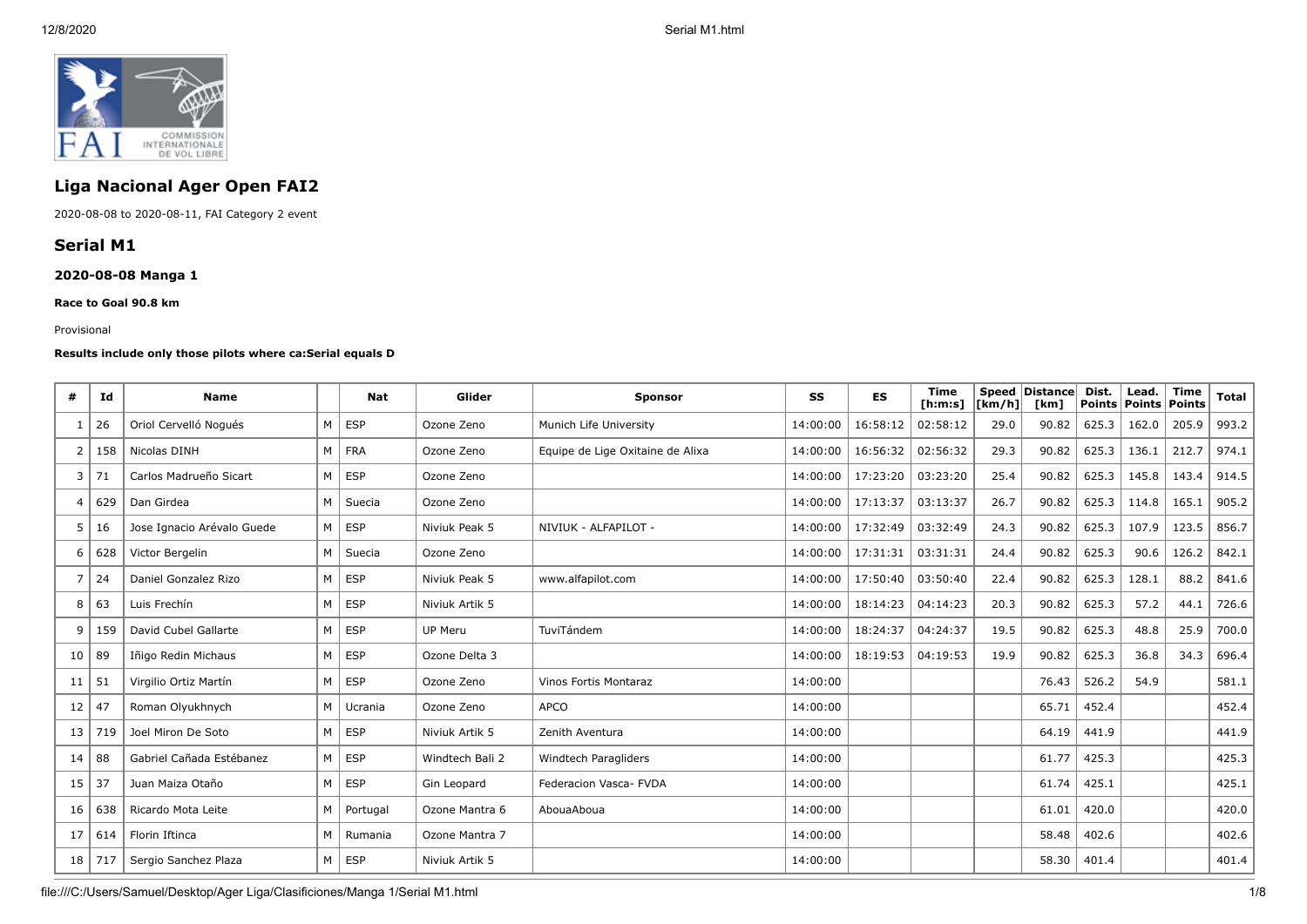| #  | Id      | <b>Name</b>                    |          | Nat           | Glider                          | <b>Sponsor</b>                              | SS       | <b>ES</b> | Time<br>[ <b>h</b> : <b>m</b> : <b>s</b> ] | [km/h] | Speed Distance<br>[km] | Dist.<br><b>Points</b> | Lead.<br><b>Points</b> | Time<br><b>Points</b> | <b>Total</b> |
|----|---------|--------------------------------|----------|---------------|---------------------------------|---------------------------------------------|----------|-----------|--------------------------------------------|--------|------------------------|------------------------|------------------------|-----------------------|--------------|
| 19 | 79      | Antonio Ramos Moyano           | M        | <b>ESP</b>    | Gin Puma                        | T.royo arilla, tenapark, iparapente         | 14:00:00 |           |                                            |        | 57.24                  | 394.1                  |                        |                       | 394.1        |
| 20 | 48      | Rodolfo Pérez Leunda           | M        | <b>ESP</b>    | Ozone Zeno                      | Fed Vasca Deportes Aereos                   | 14:00:00 |           |                                            |        | 52.24                  | 359.7                  |                        |                       | 359.7        |
| 21 | 109     | Aitor Echevarria               | M        | <b>ESP</b>    | Gin Leopard                     | <b>EAKF</b>                                 | 14:00:00 |           |                                            |        | 51.29                  | 353.1                  |                        |                       | 353.1        |
| 22 | 646     | Dawid Krajewski                | M        | Polonia       | UP Summit XC 4                  |                                             | 14:00:00 |           |                                            |        | 47.97                  | 330.3                  |                        |                       | 330.3        |
| 23 | 33      | Fernando Sarralde Vizuete      | $M \mid$ | <b>ESP</b>    | Ozone Zeno                      | ALMENDRAS SARRALDE                          | 14:00:00 |           |                                            |        | 45.50                  | 313.2                  |                        |                       | 313.2        |
| 24 | 22      | Gorka Tornos zabala            | M        | <b>ESP</b>    | Ozone Zeno                      | <b>FVDA</b>                                 | 14:00:00 |           |                                            |        | 45.37                  | 312.4                  |                        |                       | 312.4        |
| 25 | 66      | Andres Agredo Perez            |          | M   COL       | Ozone Zeno                      |                                             | 14:00:00 |           |                                            |        | 45.34                  | 312.2                  |                        |                       | 312.2        |
| 26 | 29      | Jose Manuel sorli rico         | $M \mid$ | <b>ESP</b>    | UP Meru                         |                                             | 14:00:00 |           |                                            |        | 44.79                  | 308.4                  |                        |                       | 308.4        |
| 27 | 637     | Ricardo Raats                  | M I      | Estonia       | Ozone Mantra 7                  |                                             | 14:00:00 |           |                                            |        | 42.15                  | 290.2                  |                        |                       | 290.2        |
| 28 | 103     | Chechu Martinez Rojano         | M        | <b>ESP</b>    | Skywalk Spice                   | RODEO STAR_FGT                              | 14:00:00 |           |                                            |        | 41.91                  | 288.6                  |                        |                       | 288.6        |
| 29 | 410     | Nando Silla Martínez           | $M \mid$ | ESP           | UP Meru                         | fdacv.com, appifly.org                      | 14:00:00 |           |                                            |        | 30.59                  | 210.6                  |                        |                       | 210.6        |
| 30 | 52      | FRANCISCO ANGEL HORMIGO<br>GIL | $M \mid$ | ESP           | Ozone Zeno                      |                                             | 14:00:00 |           |                                            |        | 28.73                  | 197.8                  |                        |                       | 197.8        |
| 31 | 40      | Federico Núñez Alcón           | $M \mid$ | <b>ESP</b>    | Gin Leopard                     | Zahe.ropa                                   | 14:00:00 |           |                                            |        | 28.57                  | 196.7                  |                        |                       | 196.7        |
| 32 | 144     | Xavier Segura Jobal            | M        | <b>ESP</b>    | Ozone Zeno                      | My Pocket And My Wife                       | 14:00:00 |           |                                            |        | 28.22                  | 194.3                  |                        |                       | 194.3        |
| 33 | 86      | Gorka Uribe Aldekoa            | M        | <b>ESP</b>    | Ozone Mantra 7                  | EAKF O FEDERACIÓN VASCA                     | 14:00:00 |           |                                            |        | 27.56                  | 189.7                  |                        |                       | 189.7        |
| 33 | 130     | Juan Miguel Olmo Martínez      | $M \mid$ | ESP           | Ozone Delta 3                   |                                             | 14:00:00 |           |                                            |        | 27.56                  | 189.7                  |                        |                       | 189.7        |
| 35 | 30      | Xabier González Ruiz           | M        | <b>ESP</b>    | Niviuk Peak 4                   |                                             | 14:00:00 |           |                                            |        | 27.28                  | 187.8                  |                        |                       | 187.8        |
| 36 | 97      | Pere Vallès Milla              | M        | <b>ESP</b>    | UP Meru                         |                                             | 14:00:00 |           |                                            |        | 26.43                  | 182.0                  |                        |                       | 182.0        |
| 37 | 326     | Juan Luis Morales Gómez        | M        | ESP           | Nova Sector                     |                                             | 14:00:00 |           |                                            |        | 26.24                  | 180.7                  |                        |                       | 180.7        |
| 38 | 156     | Albert Pol Font                | $M \mid$ | ESP           | Niviuk Ikuma                    |                                             | 14:00:00 |           |                                            |        | 26.19                  | 180.3                  |                        |                       | 180.3        |
| 39 | 21      | Mario Arque Domingo            | $M \mid$ | <b>ESP</b>    | Gin Leopard                     | revista Parapente / Perfils                 | 14:00:00 |           |                                            |        | 25.26                  | 173.9                  |                        |                       | 173.9        |
| 40 | 711     | Mario Fernandez Ruyales        | M        | <b>ESP</b>    | Gin Bonanza 2                   |                                             | 14:00:00 |           |                                            |        | 25.12                  | 173.0                  |                        |                       | 173.0        |
| 41 | 150     | Carlos Palacios Aguedo         | M        | <b>ESP</b>    | Flow Racer                      | Aerofly                                     | 14:00:00 |           |                                            |        | 24.66                  | 169.8                  |                        |                       | 169.8        |
| 42 | 400     | Claude LE MELLEC               |          | M FRA         | Ozone Zeno                      |                                             | 14:00:00 |           |                                            |        | 24.23                  | 166.8                  |                        |                       | 166.8        |
| 43 | 605     | Jan Rentowski                  | M        |               | UP Meru                         | gringofly.com High Adventure UP Paragliders | 14:00:00 |           |                                            |        | 24.20                  | 166.6                  |                        |                       | 166.6        |
|    | 44   53 | Ivan Castro Villate            |          | $M \vert$ ESP | Ozone Zeno                      | <b>FVDA</b>                                 | 14:00:00 |           |                                            |        |                        | 23.89 164.5            |                        |                       | 164.5        |
| 45 | 625     | Pawel Bedynski                 |          | M   Polonia   | Ozone Zeno                      |                                             | 14:00:00 |           |                                            |        |                        | $22.90$   157.6        |                        |                       | 157.6        |
| 46 | 227     | Josep Ramon Penella Ros        |          | $M \vert$ ESP | Ozone Delta 3                   |                                             | 14:00:00 |           |                                            |        |                        | $21.55$   148.4        |                        |                       | 148.4        |
| 47 | 174     | Silvio Zugarini                |          | $M$   ITA     | Skywalk Cayenne 6   mi bolsillo |                                             | 14:00:00 |           |                                            |        | $21.48$   147.9        |                        |                        |                       | 147.9        |
| 48 |         | 178   Eva Vinuesa Prieto       | F        | ESP           | Ozone Rush 5                    |                                             | 14:00:00 |           |                                            |        |                        | $21.00$   144.6        |                        |                       | 144.6        |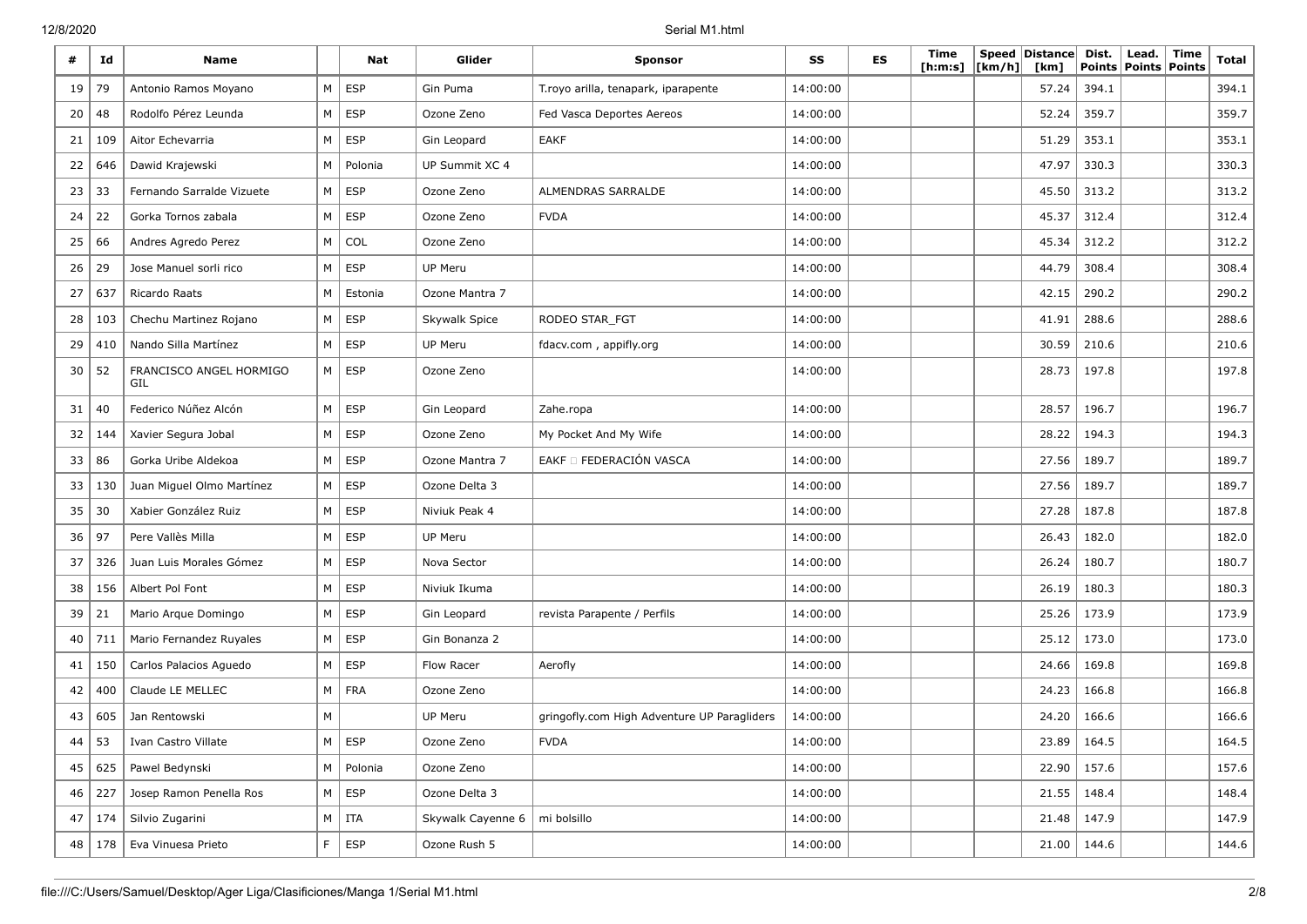| #   | Id  | <b>Name</b>                |                | <b>Nat</b>    | Glider             | <b>Sponsor</b>                                | SS       | <b>ES</b> | <b>Time</b><br>[ <b>h</b> : <b>m</b> : <b>s</b> ] | [km/h] | Speed Distance<br>[km] | Dist. | Lead.<br>Points   Points   Points | Time | Total |
|-----|-----|----------------------------|----------------|---------------|--------------------|-----------------------------------------------|----------|-----------|---------------------------------------------------|--------|------------------------|-------|-----------------------------------|------|-------|
| 49  | 55  | Jon Iriarte arenaza        | M <sub>1</sub> | <b>ESP</b>    | Skywalk Cayenne 6  | Federación vasca                              | 14:00:00 |           |                                                   |        | 20.90                  | 143.9 |                                   |      | 143.9 |
| 50  | 277 | David Castillejo Martinez  |                | $M \vert$ ESP | Gin Camino         | Kasana - Gin Gliders                          | 14:00:00 |           |                                                   |        | 20.66                  | 142.2 |                                   |      | 142.2 |
| 51  | 220 | Jose Tomas Ramirez Muñoz   |                | $M \vert$ ESP | Mac Para Eden 7    | Como Aqui Neumaticos El saladar               | 14:00:00 |           |                                                   |        | 19.66                  | 135.3 |                                   |      | 135.3 |
| 52  | 224 | Adria Grau Alvarez         | M <sub>1</sub> | <b>ESP</b>    | Niviuk Peak 5      |                                               | 14:00:00 |           |                                                   |        | 19.63                  | 135.1 |                                   |      | 135.1 |
| 53  | 49  | Dani Martínez Alarcón      |                | $M \vert$ ESP | Skywalk Cayenne 6  | Skywalk España - Castillo de Segura - OlivAir | 14:00:00 |           |                                                   |        | 19.15                  | 131.9 |                                   |      | 131.9 |
| 54  | 250 | Izaskun Azpitarte Astobiza | F.             | <b>ESP</b>    | Nova Ion           | Federación Vasca de Deportes Aéreos           | 14:00:00 |           |                                                   |        | 19.12                  | 131.6 |                                   |      | 131.6 |
| 55  | 306 | Gadi Wolff                 | $M \mid$       | <b>GER</b>    | <b>BGD Lynx</b>    |                                               | 14:00:00 |           |                                                   |        | 18.39                  | 126.6 |                                   |      | 126.6 |
| 56  | 715 | Christina Kolb Kolb        | F.             | AUT           | Advance Omega 9    | AirG Advance                                  | 14:00:00 |           |                                                   |        | 17.27                  | 118.9 |                                   |      | 118.9 |
| 57  | 204 | Ana Maria Sancho Frisuelos | F.             | <b>ESP</b>    | Dudek Colt 2       | www.monteholiday.com                          | 14:00:00 |           |                                                   |        | 17.11                  | 117.8 |                                   |      | 117.8 |
| 58  | 322 | Fermin Montaner Morans     | $M \mid$       | ESP           | Nova Sector        | Montaner.de                                   | 14:00:00 |           |                                                   |        | 15.16                  | 104.4 |                                   |      | 104.4 |
| 59  | 633 | Katherine Grojoszeh        | F.             | POL           | UP Mana            |                                               | 14:00:00 |           |                                                   |        | 10.86                  | 74.7  |                                   |      | 74.7  |
| 60  | 305 | David Quiles Amat          | $M \mid$       | <b>ESP</b>    | Triple Seven Queen | myLightMeter PRO                              | 14:00:00 |           |                                                   |        | 5.53                   | 38.0  |                                   |      | 38.0  |
| 61  | 282 | David Zapata               |                | $M \vert$ ESP | Ozone Swift        |                                               | 14:00:00 |           |                                                   |        | 4.44                   | 30.6  |                                   |      | 30.6  |
| 62  | 712 | Hector Vicente García      | $M \mid$       | ESP           | Gin Bonanza 2      |                                               | 14:00:00 |           |                                                   |        | 4.02                   | 27.7  |                                   |      | 27.7  |
| 63  | 705 | Agnieszka Korolczuk        | F.             | POL           | Air Desing Rise 2  |                                               |          |           |                                                   |        | 4.00                   | 27.5  |                                   |      | 27.5  |
| 63  | 46  | Maite Moreno Benito        | F.             | <b>ESP</b>    | Ozone Zeno         |                                               |          |           |                                                   |        | 4.00                   | 27.5  |                                   |      | 27.5  |
| 63  | 615 | Harriet Short              | F              | Reino Unido   | Ozone Alpina 3     |                                               | 14:00:00 |           |                                                   |        | 4.00                   | 27.5  |                                   |      | 27.5  |
| ABS | 91  | Michael Giepen             | M              | <b>GER</b>    | Ozone Zeno         |                                               |          |           |                                                   |        |                        |       |                                   |      | 0.0   |
| ABS | 107 | Jordi Farré Hernández      | $M \mid$       | <b>ESP</b>    | Niviuk Artik 5     | Strip Air                                     |          |           |                                                   |        |                        |       |                                   |      | 0.0   |
| ABS | 721 | Pablo Alvarez Mota         | $M \mid$       | <b>ESP</b>    | WIndtech Duster    |                                               |          |           |                                                   |        |                        |       |                                   |      | 0.0   |
| ABS | 317 | Miquel Angel Pifarré Boix  |                | $M \vert$ ESP | Ozone Zeno         | Ager Aventura't                               |          |           |                                                   |        |                        |       |                                   |      | 0.0   |

## **Task definition**

| No             | Leg Dist.                   | Id         | <b>Radius</b>            | Open  | Close | <b>Coordinates</b>         | <b>Altitude</b> |
|----------------|-----------------------------|------------|--------------------------|-------|-------|----------------------------|-----------------|
| 1              | $0.0$ km<br>D <sub>01</sub> |            | $400 \text{ m}$          | 12:00 | 14:30 | Lat: 42.04635 Lon: 0.74601 | 1560 m          |
| 2 SS           | $3.0 \text{ km}$            | A01        | 2000 m                   | 14:00 | 20:15 | Lat: 42.0038 Lon: 0.76657  | 602 m           |
| 3              | A03<br>25.6 km              |            | 20:15<br>2000 m<br>14:00 |       |       | Lat: 42.23735 Lon: 0.71813 | 620 m           |
| $\overline{4}$ | 56.5 km                     | <b>B29</b> | 6000 m                   | 14:00 | 20:15 | Lat: 42.17122 Lon: 1.16318 | 1160 m          |
| 5              | 72.3 km                     | <b>B23</b> | $4000 \; \text{m}$       | 14:00 | 20:15 | Lat: 42.00273 Lon: 1.01812 | 874 m           |
| 6 ES           | 89.2 km                     | A01        | 2000 m                   | 14:00 | 20:15 | Lat: 42.0038 Lon: 0.76657  | 602 m           |
| 7              | 90.8 km                     | A01        | $400 \text{ m}$          | 14:00 | 20:15 | Lat: 42.0038 Lon: 0.76657  | 602 m           |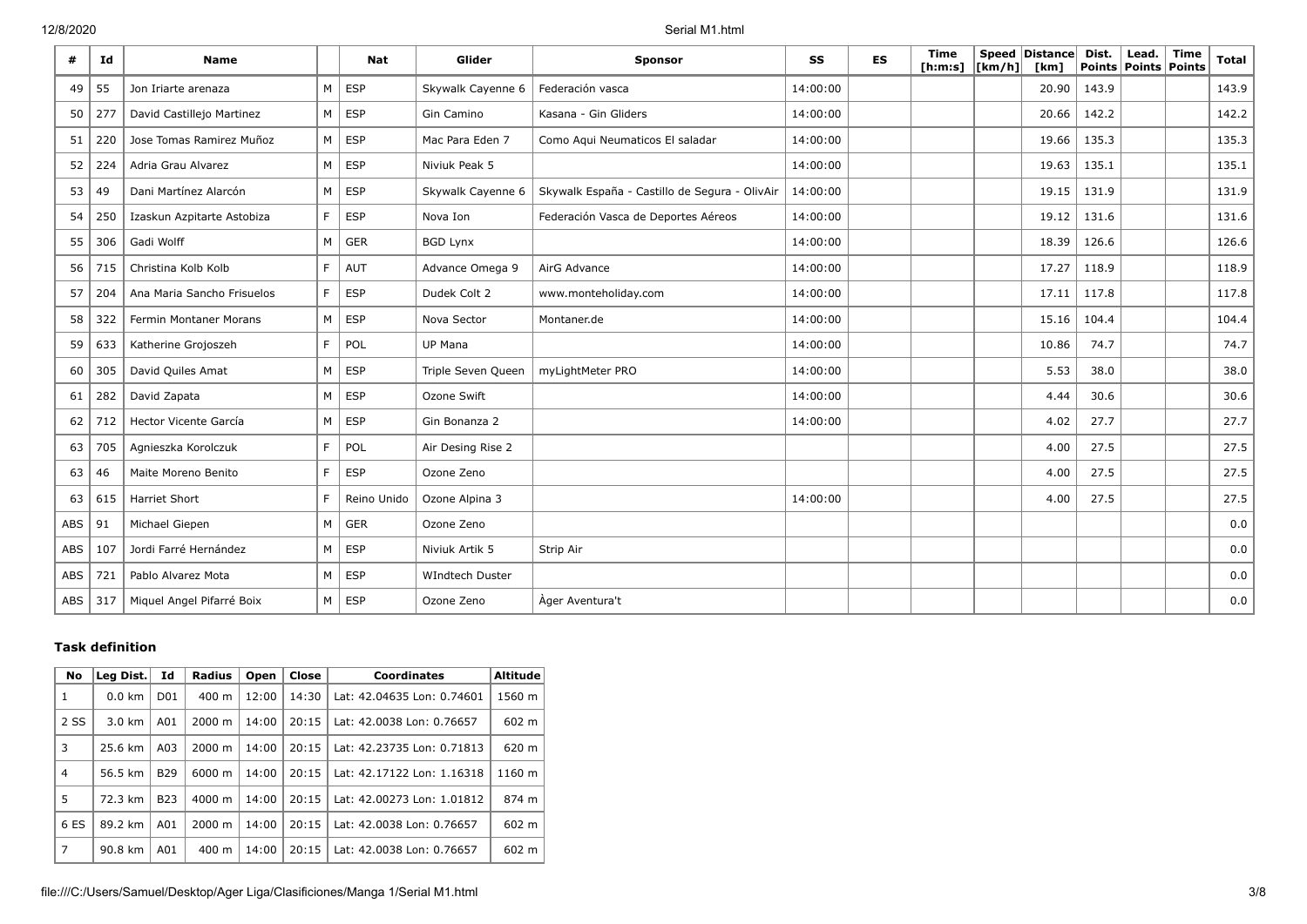### **Notes**

| Ιd  | Name                      | Note    |  |  |  |  |
|-----|---------------------------|---------|--|--|--|--|
| 107 | Jordi Farré Hernández     | Ausente |  |  |  |  |
| 317 | Miquel Angel Pifarré Boix |         |  |  |  |  |
| 721 | Pablo Alvarez Mota        | Ausente |  |  |  |  |
| 91  | Michael Giepen            | Ausente |  |  |  |  |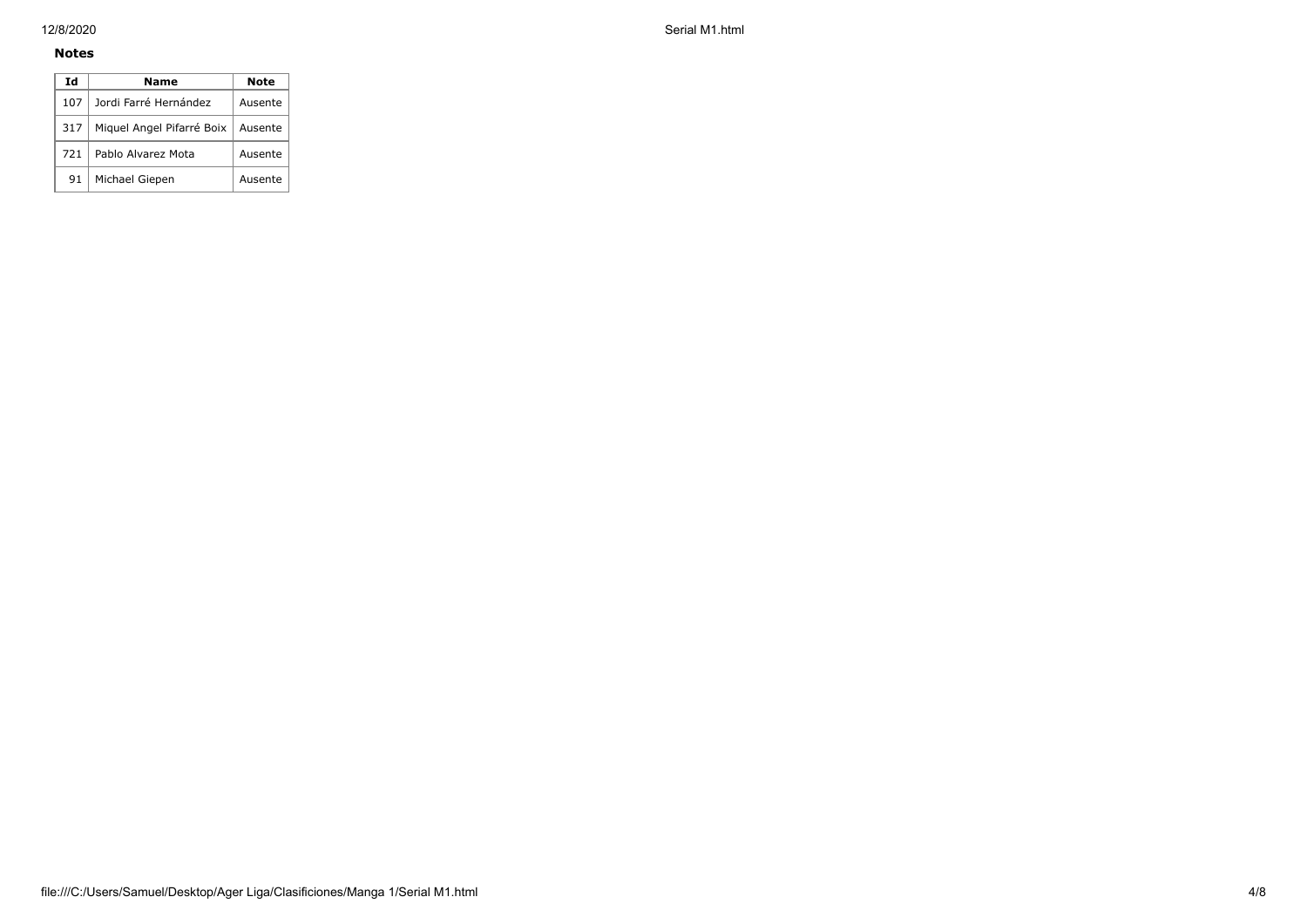## **Pilots not yet processed (NYP)**

| Id | Name                             |
|----|----------------------------------|
|    | 1   Francisco Javier Reina Lagos |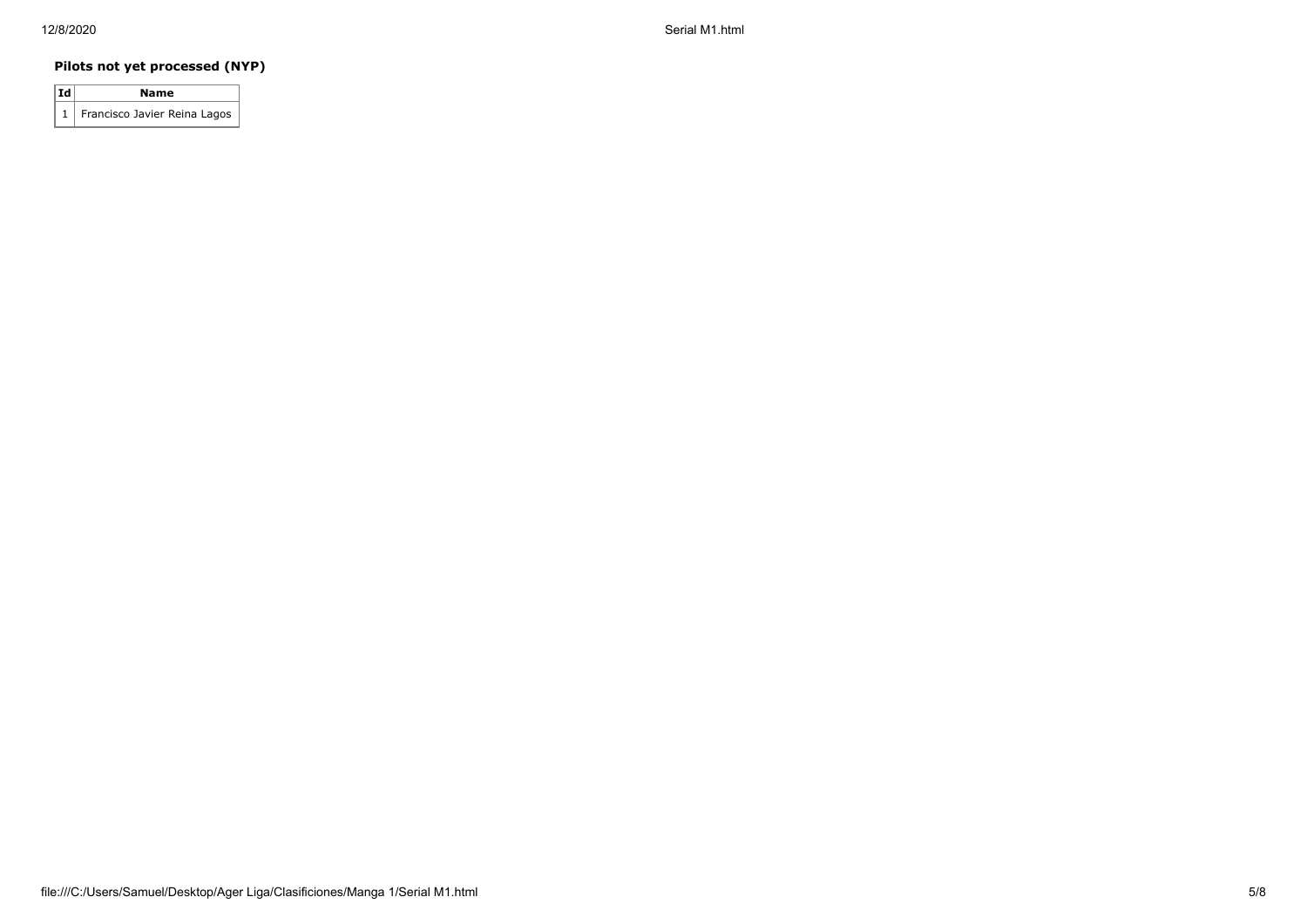### **Task statistics**

| param                           | value                     |
|---------------------------------|---------------------------|
| ss_distance                     | 86.162                    |
| task_distance                   | 90.822                    |
| launch_to_ess_distance          | 89.222                    |
| no_of_pilots_present            | 65                        |
| no_of_pilots_flying             | 65                        |
| no_of_pilots_lo                 | 55                        |
| no_of_pilots_reaching_nom_dist  | 28                        |
| no_of_pilots_reaching_es        | 10                        |
| no_of_pilots_reaching_goal      | 10                        |
| sum_flown_distance              | 2621.179                  |
| best_dist                       | 90.822                    |
| best time                       | 2.9422                    |
| worst_time                      | 4.4103                    |
| qnh_setting                     | 1013.25                   |
| no_of_pilots_in_competition     | 69                        |
| no of pilots landed before stop | 0                         |
| sum_dist_over_min               | 2365.192                  |
| sum_real_dist_over_min          | 2365.192                  |
| sum_flown_distances             | 2621.179                  |
| best_real_dist                  | 90.822                    |
| last_start_time                 | 2020-08-08T14:00:00+02:00 |
| first_start_time                | 2020-08-08T14:00:00+02:00 |
| first_finish_time               | 2020-08-08T16:56:32+02:00 |
| max_time_to_get_time_points     | 4.6575                    |
| goalratio                       | 0.1538                    |
| arrival_weight                  | 0                         |
| departure_weight                | 0                         |
| leading_weight                  | 0.162                     |
| time_weight                     | 0.2127                    |
| distance_weight                 | 0.6253                    |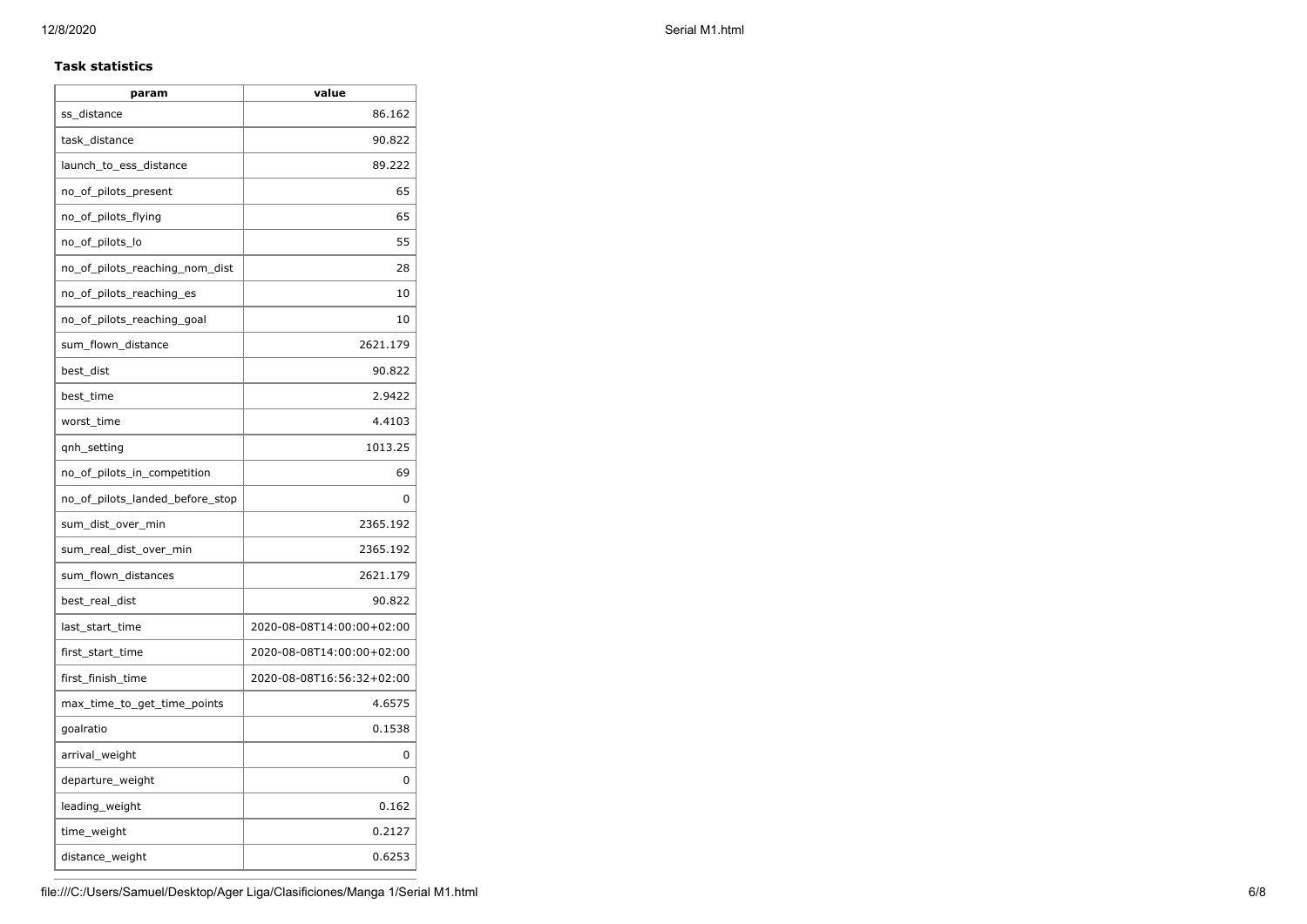| param                        | value    |
|------------------------------|----------|
| smallest_leading_coefficient | 1.9063   |
| available_points_distance    | 625.2968 |
| available_points_time        | 212.7032 |
| available_points_departure   | 0        |
| available points leading     | 162      |
| available_points_arrival     | 0        |
| time_validity                | 1        |
| launch_validity              | 1        |
| distance_validity            | 1        |
| stop_validity                | 1        |
| day_quality                  | 1        |
| ftv_day_validity             | 0.9932   |
| time_points_stop_correction  | 0        |

## **Scoring formula settings**

| param                                        | value        |
|----------------------------------------------|--------------|
| id                                           | GAP2020      |
| use_distance_points                          | 1            |
| use_time_points                              | 1            |
| use_departure_points                         | 0            |
| use leading points                           | 1            |
| use_arrival_position_points                  | 0            |
| use_arrival_time_points                      | 0            |
| time points if not in goal                   | $\Omega$     |
| jump_the_gun_factor                          | $\Omega$     |
| jump_the_gun_max                             | 0            |
| use_1000_points_for_max_day_quality          | $\Omega$     |
| normalize_1000_before_day_quality            | 0            |
| time_validity_based_on_pilot_with_speed_rank | $\mathbf{1}$ |
| bonus_gr                                     | 4            |
| no_pilots_in_goal_factor                     | 0.8          |
| task_stopped_factor                          | 0.7          |

12/8/2020 Serial M1.html